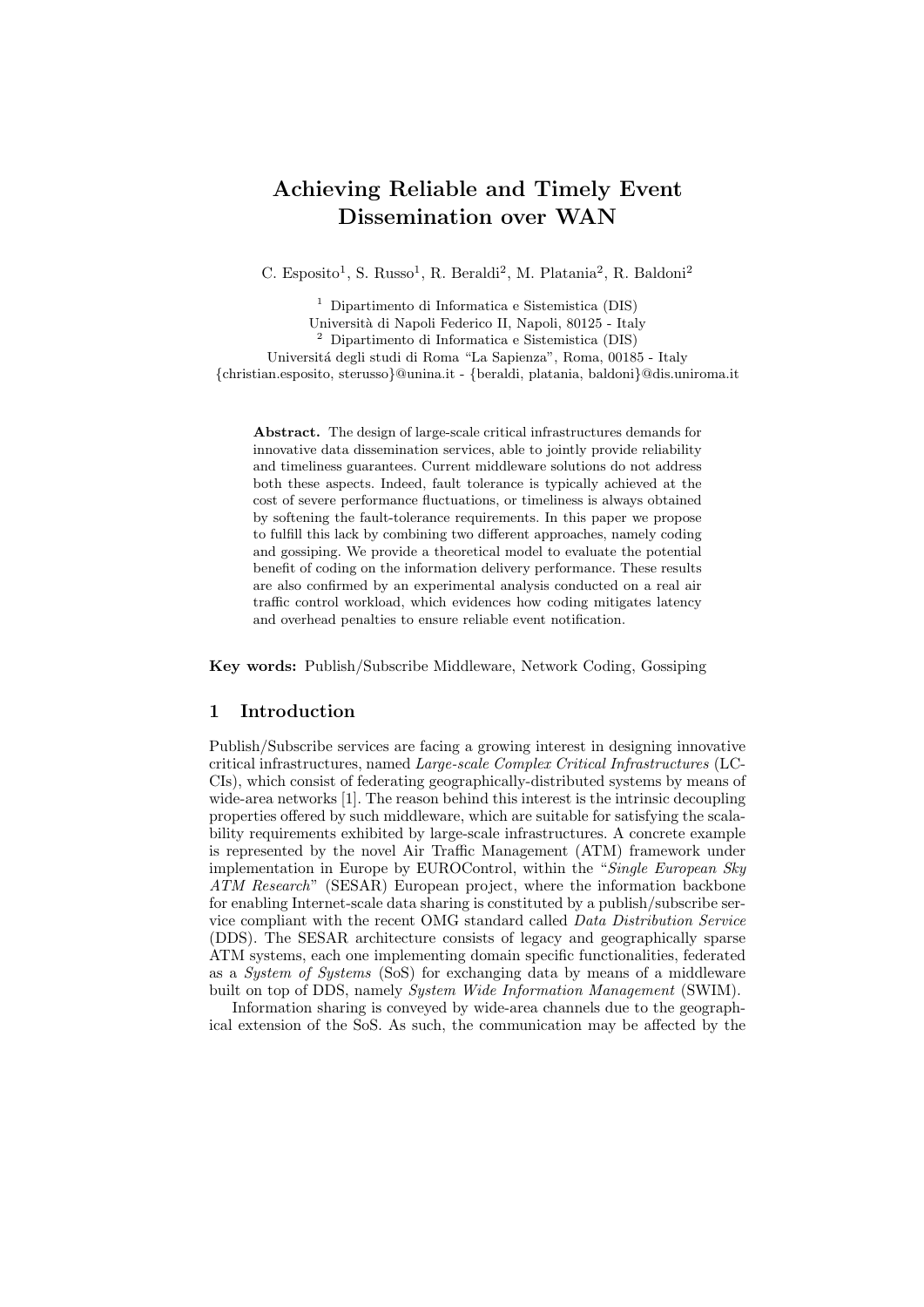unpredictable behavior of the network, where messages can be dropped or delayed by possible link failures or congestions. However, due to their critical nature, LCCIs require that all exchanged information has to be *reliably* and *timely* delivered by all intended destinations. In fact, for this kind of infrastructures, a message loss or a late delivery can compromise the mission of the overall system, leading to possible wrong decisions. As an example, consider the data about flight plans exchanged between several flight processors in the Air Traffic Control (ATC) scenario. This data contains information about the trajectory and the coordinates of an aircraft en route; if such a message is lost or delayed, a flight processor may not be able to infer the current position of an aircraft and to detect possible collisions. So, publish/subscribe services can be truly the winning solution for the novel generation of critical infrastructure only if they are able to provide both reliable and timely communication. Most of the research on publish/subscribe services only focuses on techniques to provide fault-tolerance by means of retransmissions, and any reliability improvement is gained at the expenses of severe performance fluctuations.

The work presented in this paper aims to fill this gap by proposing a strategy to achieve both reliability and timeliness [2] in event dissemination performed by publish/subscribe services over the Internet. To this end, we combine network coding [3] and gossiping [4], each known to be timely and reliable respectively, so to achieve the best from both. We consider a scenario where a source sends coded information to a set of destinations over Internet links that exhibit a non negligible probability to have bursty losses. Then, destinations apply a gossiping strategy to recover from possible lost messages.

The remainder of the paper is organized as follows: Section 2 discusses reliability and coding techniques present in literature; Section 3 provides a theoretical model to evaluate the potential benefit of coding on the information delivery performance, even when the sender introduces a redundancy to improve reliability. In Section 4, an experimental analysis conducted on a real workload, taken from the previously described ATC scenario, evidences how the use of coding is able to reduce the delay for a reliable delivery. Finally, Section 5 concludes the paper.

# 2 Related Work

The QoS in publish/subscribe systems has been poorly addressed, giving more attention to subscription expressiveness and scalable notification architectures. In particular, timeliness and reliability have been considered just as separate aspects, sometimes resulting in conflict between them, making current solutions not suitable for LCCIs. As a concrete example, reliability is often ensured by means of retransmissions, i.e., by means of the TCP links or adopting gossiping algorithms, such as [5] [6] [7]. Retransmissions implies that the time needed to deliver a notification becomes unpredictable and highly fluctuating, so to violate timeliness, since the number of retransmissions needed to deliver a notification depends on the network conditions. In the literature of reliable communications, there is a different approach than using retransmission, named Network Coding [3]. Specifically, with network coding, a node can send linear combinations of previously received information: a message is encoded into packets that generally convey information about several original packets. This technique provides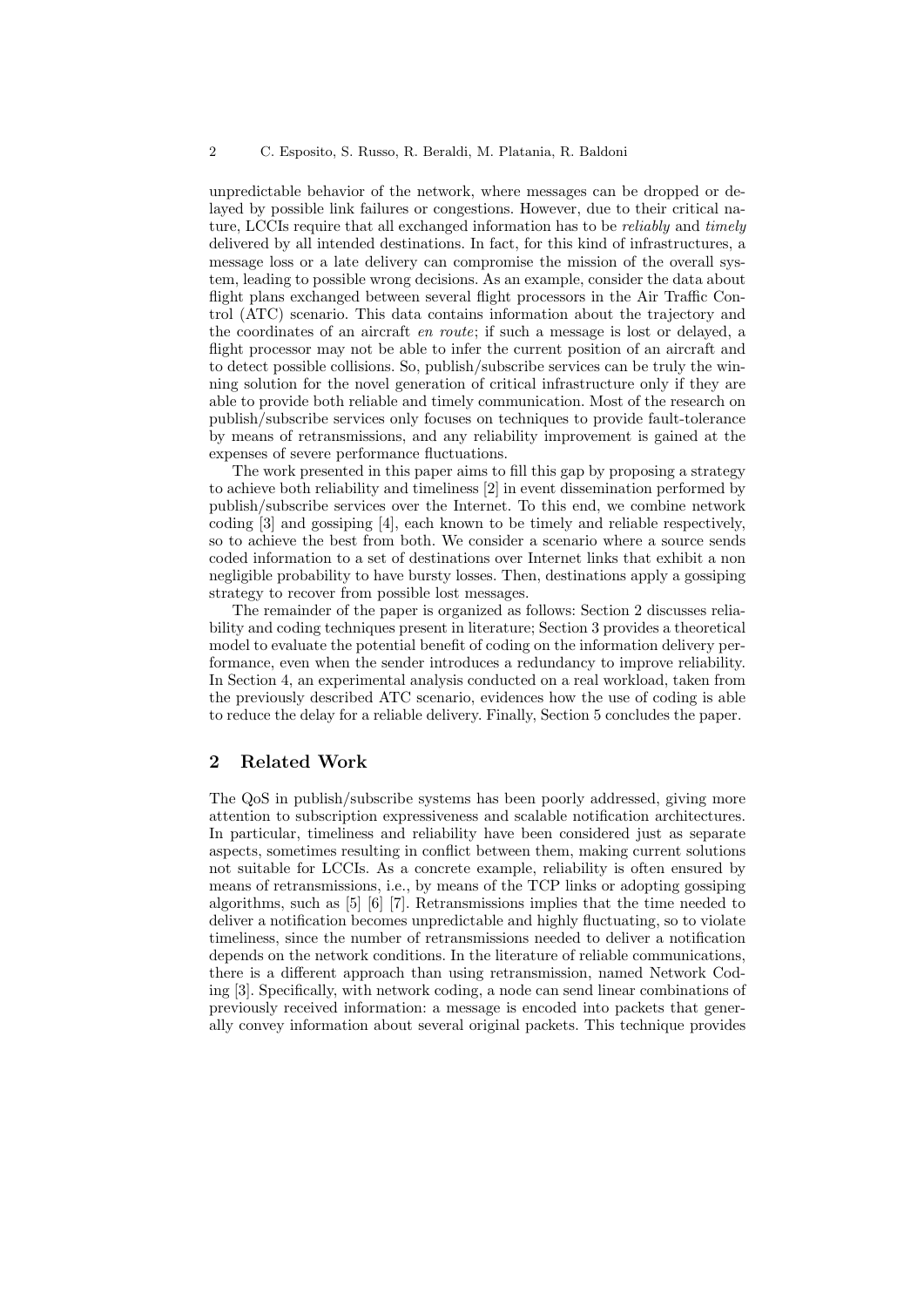potential throughput improvement and a high degree of robustness. To this end, it has been widely applied to data dissemination in large scale systems; several works have shown improvements in the expected file download time in content distribution networks [8], robustness to network changes or link failures [9] and resiliency against random packet loss and delay [10].

Starting from the considerations made in our previous work [11], where we have introduced how network coding works and theoretically shown its benefit on the information delivery performance, in this paper we investigate how network coding and gossiping can ensure both timeliness and reliability in publish/subscribe systems. Specifically, we have improved a best-effort topic-based publish/subscribe by (i) introducing the possibility of applying coding at the publisher, (ii) using a gossiping strategy to recover any lost data at each destination, and (iii) integrating coding within the retransmissions used by gossiping.

The most similar work to ours is [12], where coding is combined with gossiping at receiver side: coding is used only when gossipers have to retransmit in push mode their received data. We considerably differ from this work in the following ways: (i) we apply coding also at the multicaster and study the relation of such redundancy with the one applied by the gossipers, (ii) we investigate more than one gossiping approach and the improvement that coding can bring to them, and (iii) we evaluate the effects of coding not only on the delivery performance but also for the imposed overhead and in different network conditions. Another similar work is presented in [13], which differs from ours due to its theoretical nature (i.e., dissemination approaches are only studied by mean of analytical models), and its evaluation metrics (i.e., gossiping with and without coding are studied only with respect to performance). In addition, it uses only gossiping with coding applied, without the use of a prior tree-based dissemination within which we also apply coding.

### 3 Protocol analysis under ideal conditions

We consider a publish/subscribe service implemented as an Application Level Multicast (ALM) tree, i.e., a tree-based overlay network upon the IP-level connections. For simplicity sake, in the theoretical analysis we refer to the scenario depicted in Figure 1, where a publisher is directly connected to several subscribers. However, in Section 4 we relax this assumption by considering a more scalable topology for WAN. In both cases we assume the presence of unreliable links. The protocol we use to reliably and timely deliver events to subscribers is composed by two phases:

- 1. Dissemination: the publisher fills n packets, named as plain, with the context of an event and sends them to all destinations. In addition, a additional packets are also sent. We call these the redundancy of the protocol. We separately consider two different cases: (i) no-coding: the a packets are randomly selected among the  $n$  plain packets; (ii) *coding:* the  $a$  packets are linear combinations of the n packets.
- 2. Recovery: when a subscriber detects the loss of a packet (we assume the presence of a fixed timeout), then it starts a gossip-based recovery procedure to fully reconstruct that event.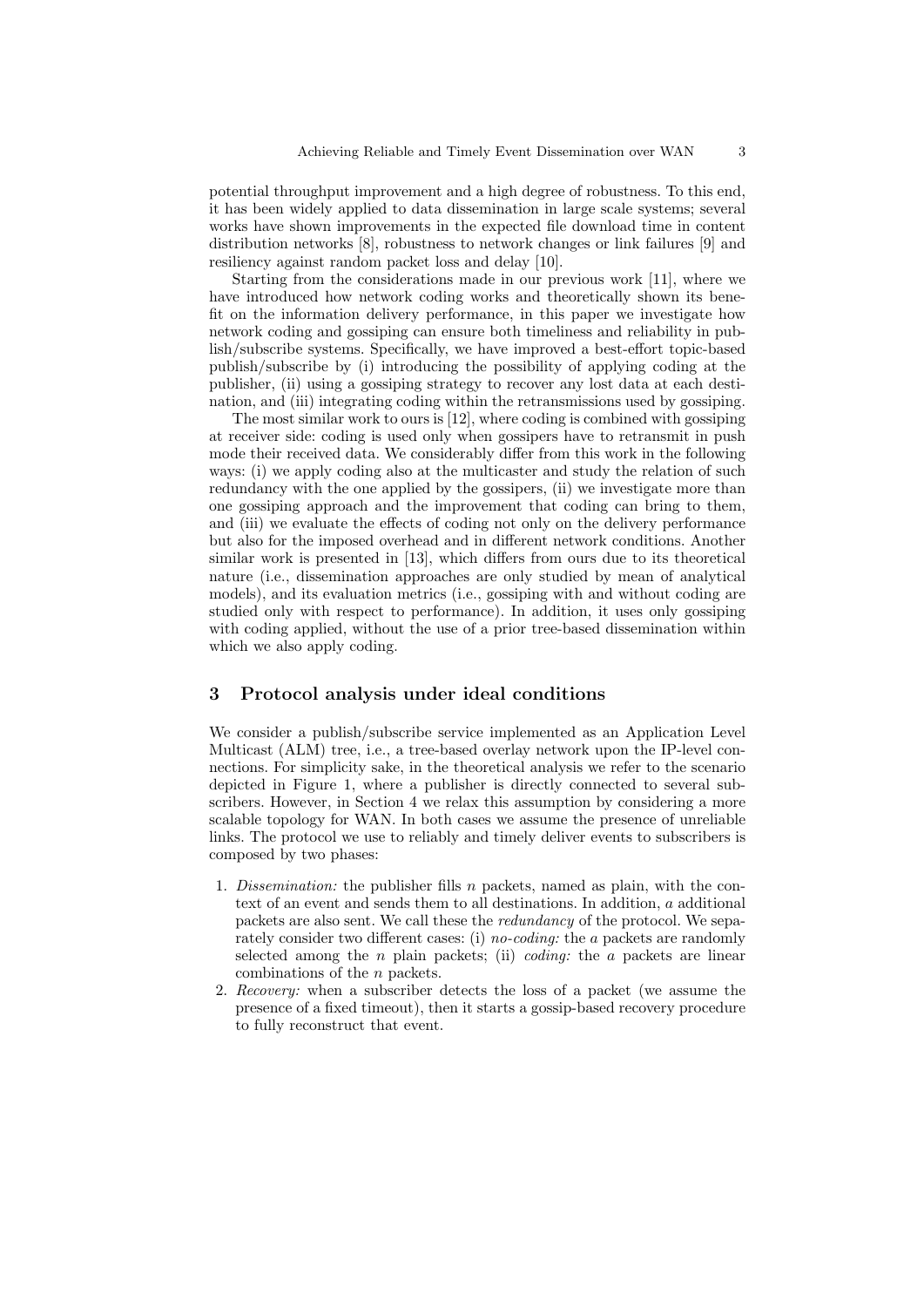

Fig. 1: Schema of the proposed approach

In the remainder of this section we analyze the effect of coding on a gossip protocol. In order to keep the analysis simple while capturing the main characteristics of our protocol, we consider a pull-based gossip procedure. A complete comparison among gossip strategies will be provided in Section 4

The goal of the model is to capture the number  $N_R$  of gossip rounds required for a tagged destination node to retrieve an event composed by  $n$  packets. During each round, the destination performs  $F$  elementary operations, each called contact, consisting of contacting another node and pulling useful data from it. The parameter  $F$  is also called fanout. We assume a discrete-time model, in which the contacts are numbered progressively. In the following we calculate  $P_R(k) = Pr\{N_R \leq k\}$  for  $F = 1$  and  $F > 1$ , i.e., the probability of retrieving the event by  $k$  rounds. We call this probability the *success rate*.

### 3.1 Success rate,  $F = 1$

To numerically compute  $P_R(k)$  we will exploit a Markov chain with  $n+1$  states and time variable transition probabilities. The state of the chain is the number of useful packets stored at the destination node at the end of the gossip rounds. For the no coding case, the useful packets correspond to packets with different IDs, whereas for the coding case they are linearly independent combinations.

The state probability is denoted by  $\pi^k(i)$ , which represents the probability that after k gossip rounds the tagged destination stores i useful packets. We assume that the node contacted at k-th round did not execute yet the gossip operation at that round, i.e., the contacting destination node sees the contacted node as it was at the end of round  $k - 1$ . The evolution of the Markov chain is described through the following equation:  $\pi^{(k)}(j) = \sum_{i=0}^{n} \pi^{(k-1)}(i) P_{ij}(k), k > 0$ , where  $\pi^{(0)}(i)$  is the probability of storing i packets at the end of the dissemination phase of the algorithm, and  $P_{ij}(k)$  the state transition probability from state i to state j at gossip round k. This probability is  $P_{ij}(k) = 0$  for  $j < i$  (the number of stored packets cannot decrease) whereas  $P_{nn}(k) = 1$ . With these assumptions, the state n is an absorbing state and  $\pi^k(n)$  represents the probability that at the end of round  $k$  the useful packets stored at the destination node is  $n$ , i.e., the event is fully received. Hence,  $P_R(k) = \pi^k(n)$ .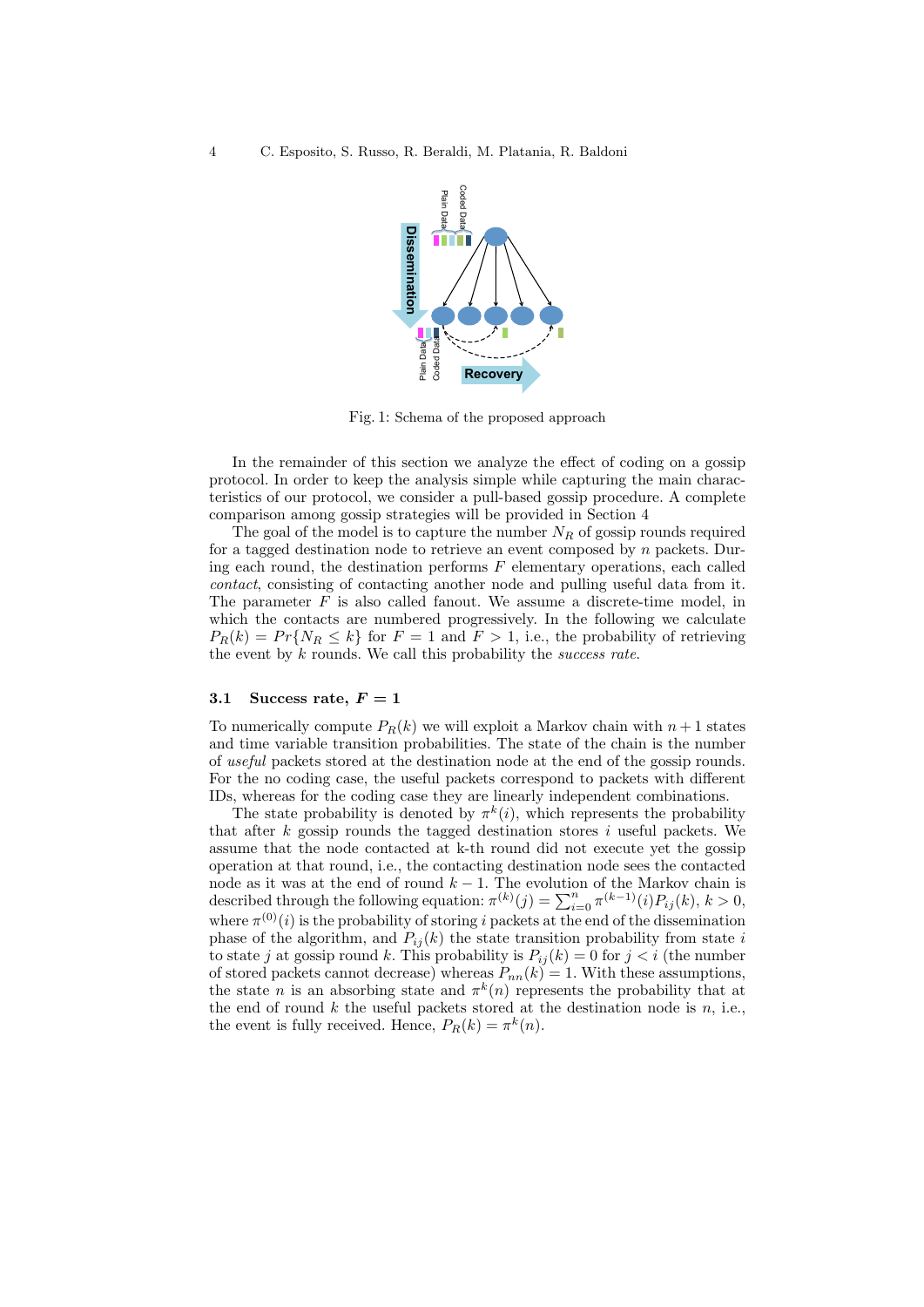The transition probabilities as well as the initial state are computed in terms of the following three probabilities:

• Holding probability  $P_H(k, r)$ : probability of contacting a node holding r packets at the beginning of round  $k$ .

• Increasing probability  $P_I(j|i, r)$ : probability that after merging two random groups of i and r different packets, the resulting group has j useful packets  $3$ .

• Loss probability  $P_L(n, d)$ : probability of loosing d out of n transmitted packets over a Gilbert-Elliott channel [14], starting from a random instant of time.

As far as the transition probabilities are concerned, after performing a round the destination node increases its state from  $i$  to  $j$  if and only if the following events occur:

• The contacted node holds r packets, where  $r \geq j - i + d$  and  $d \geq 0$ . This event occurs with probability  $P_H(k, r)$ .

• After adding these  $r$  packets the number of useful packets for the destination potentially becomes  $j+d$ , i.e., the number of additional useful packets is  $j+d-i$ . This happens with probability  $P_I(j + d|i, r)$ .

• The contacted node sends to the destination the  $j + d - i$  useful packets and, during the transmissions, d packets are lost. This happens with probability  $P_L(j + d - i, d)$ .

We then have:  $P_{ij}(k) = \sum_{r=j-i}^{n} \sum_{d=0}^{r} P_H(k,r) P_I(j+d|i,r) P_L(i+d-j,d)$ . We now compute the key probabilities defined above as well as the initial distribution for the coding and no coding cases.

Holding Probability - Our model assumes that the state of a node contacted during round k is equal to the state of that node at the end of round  $k - 1$ . We assume that the contacted node is itself experiencing the same sort of evolution as the contacting node, i.e., the number of packets stored by the contacted node follows the same statistic of the number of packets stored in the observed node, but delayed of one unit of "time"; hence  $P_H(k, i) = \pi^{(k-1)}(i)$ .

Increasing probability, baseline protocol - The probability  $P_I(i|i, r)$  for the baseline protocol can be found through a combinatorial argument. Let divide the r packets into two subsets U of  $a = j - i$  elements and  $\overline{U}$  of  $r - a$  elements,  $0 \le a \le r$ . This can be done into  $\binom{r}{a}$  different ways. Now, let examine the packets according to some order (for example their IDs). The first packet in  $U$ is useful with probability  $\frac{n-i}{n}$ , the second one with probability  $\frac{n-i-1}{n-1}$  and so on. Hence, the element in subset  $U$  are all useful with probability

$$
p_u = \frac{n-i}{n} \times \frac{n-i-1}{n-1} \times \ldots \times \frac{n-i-d+1}{n-d+1} = \frac{(n-a)!}{n!} \times \frac{(n-i)!}{(n-i-a)!}
$$

Similarly, the first packet in the complementary subset,  $\overline{U}$ , is not useful with probability  $\frac{i}{n-d}$ , the second one is not useful with probability  $\frac{i-1}{n-d-1}$ , and so on. Hence, all the  $r - a$  elements of  $\overline{U}$  are not useful with probability:

$$
p_{\overline{u}} = \frac{i}{n-a} \times \frac{i-1}{n-a-1} \times \ldots \times \frac{i-(r-a-1)}{n-d-(r-a-1)} = \frac{i!}{(i-r+a)!} \times \frac{(n-r)!}{(n-a)!}
$$

 $3$  In the coding case *different* means linearly independent from each other.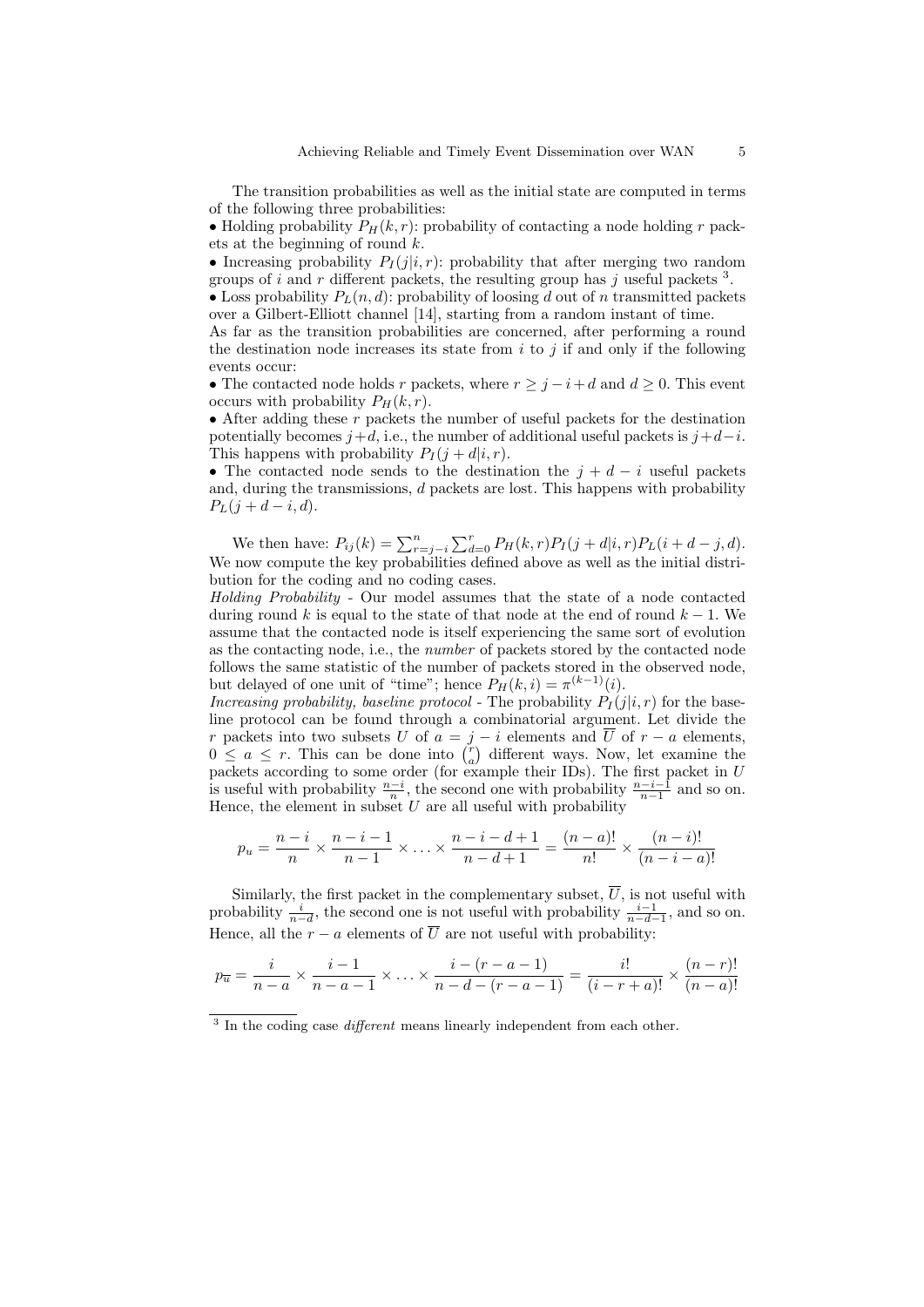$P_I(j|i, r)$  is then the product of the above two probabilities times the number of possible subset of a elements:  $P_I(j|i, r) = {r \choose a} p_u p_{\overline{u}}.$ 

Increasing probability, coding - In [11], we have shown that the probability of a random linear combination being useful is bounded by  $1-\frac{1}{q}$ , with q the size of the Galois Field where coefficients used to compute the linear combination are taken uniformly at random. In practice, the value  $q$  is sufficiently high to make this probability almost one [11]. Thus, we get:  $P_I(j|i, r) = \begin{cases} 1 \ j = i + r, i + r \leq n \\ 0 \ \text{otherwise} \end{cases}$ 0 otherwise

 $P_L(n, d)$  - This probability has been computed in several papers, e.g., [15]; due to lack of spaces, we do not report further details.

Initial distribution, baseline protocol - Let assume that the source node sends the n original packets plus a additional duplications,  $0 \le a \le n$ , in a random order, starting from a random instant of time. As the order of packet transmissions is random, the loss events are in turn randomized over the whole set of sent packets. Hence, a loss hits any of the  $n + a$  packets with the same probability. Now, the are  $\binom{n}{d_1} \times \binom{a}{d_2}$  ways to form a pair of groups, in which the first (second) group is a subset of  $d_1$  ( $d_2$ ) elements, taken from a set of n (a) elements. Therefore, the probability that  $n'$  out of the n original packet are lost and  $a'$  out of the a duplications are also lost, given that  $d_1 + d_2 = n' + a'$  packets are lost, is  $p(n', a') = \frac{\binom{n}{n'} \times \binom{a}{a'}}{\sum_{d_1=0...n}^n \sum_{d_2=n'+a'-d_1}^a \binom{n}{d_1} \times \binom{a}{d_2}}$ . The initial distribution can be found

by summing up the probabilities associated to the following three events: (i) the total number of packet lost is  $n' + a'$ ; (ii) among them n' are from the original  $n$  packets and  $a'$  from the duplication; (iii) the number of different packets after merging the received  $n - n'$  original packets and  $a - a'$  duplications is i. Hence:

$$
\pi^{(0)}(i) = \sum_{n'=0}^{n} \sum_{a'=0}^{a} P_L(n+a, n'+a') \times p(n', a') \times P_I(i|n-n', a-a')
$$

Initial distribution, coding - A random linear combination is very likely to be independent from any other group of random linear combinations [11]. Hence, the initial distribution of the Markov chain is well approximated exploiting the received packet's distribution:

$$
\pi^{(0)}(i) = \begin{cases} P_L(n+a, n+a-i) & i < n \\ \sum_{k=0}^a P_L(n+a, n+a-k) & i = n \end{cases}
$$

#### 3.2 Success probability,  $F > 1$

In a gossip protocol with fanout  $F$ , during a round the destination node contacts F nodes and pull data from them. Although in the real protocol these contacts occur in parallel, we treat them as elementary gossip operations occurring in sequence and changing the state of a node. For convenience, the initial state gets index  $k = -1$ , rounds are numbered starting from 0 and the first elementary operation of round 0 occurs at time index  $k = 0$ . Hence, for example for  $F = 2$ , the contacts with number  $k = 0, 1$  belong to round 0, contacts 2,3 to round 1, etc. In general, the k−th belongs to the round  $\lfloor k/F \rfloor$ . The node performing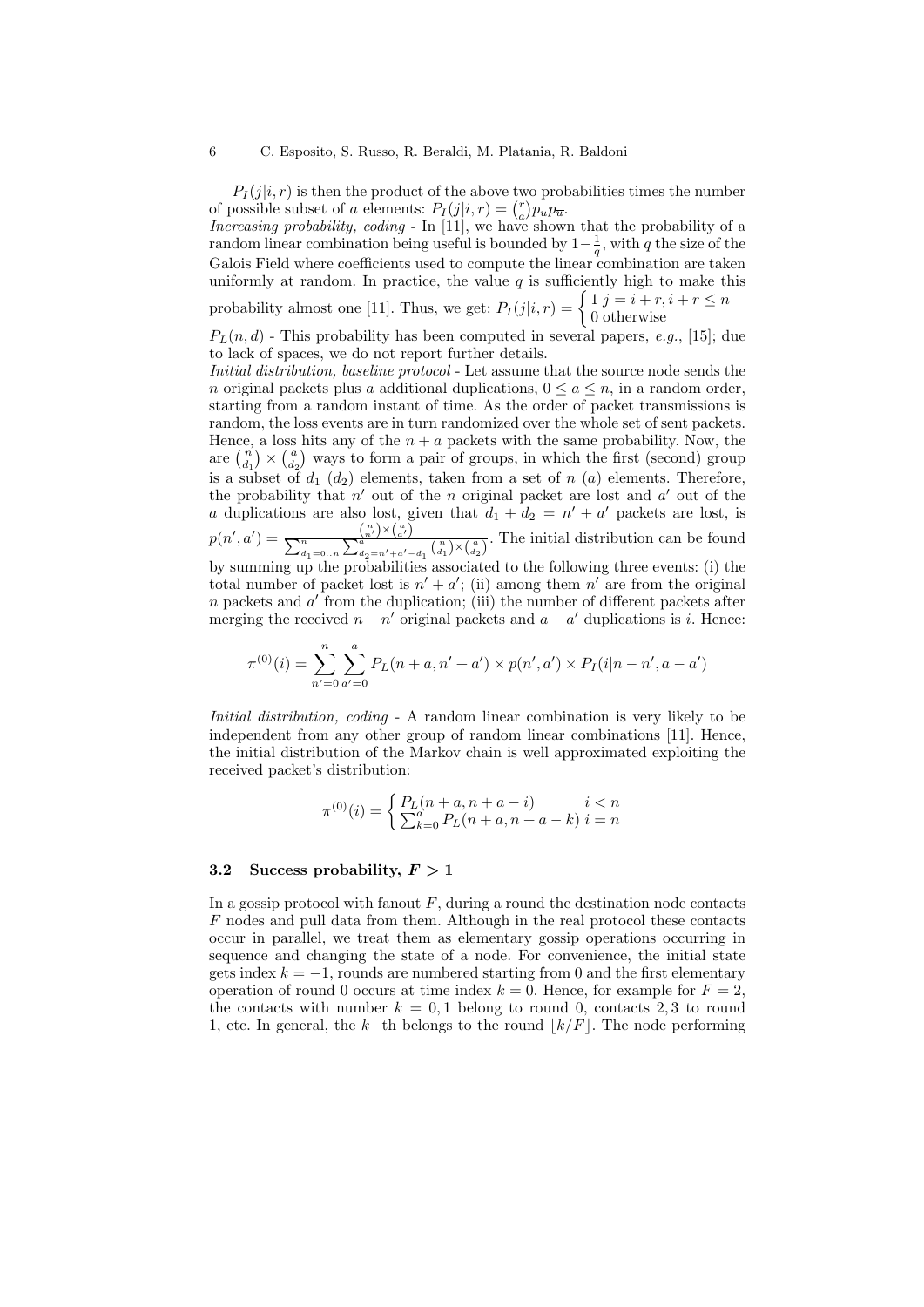

Fig. 2: (a) Reliability improvement in coding and no coding cases by varying the redundancy degree; (b) Impact of the number of gossiping rounds on success rate; (c) Effect of fanout on success rate in coding and no coding cases.

round F sees the contacted node being in the state  $F\lfloor k/F \rfloor - 1$ . Under these considerations, the previous model can still be applied; the only formal changes are the definition of the holding probability  $P_H(k, i) = \pi^{(F\lfloor k/F \rfloor - 1)}(i)$  and the fact that the meaningful probability values are those for  $k = jF - 1$ ,  $j = 0, 1, 2, ...$ 

### 3.3 Results and discussion

Figure 2(a) compares the success rate in coding and no coding cases, by varying the number of redundancy packets and the network conditions in terms of: (i) Packet Loss Rate (PLR), i.e., the rate at which the network drops packets, and (ii) Average Burst Length (ABL), i.e., the number of consecutive dropped packets. The success rate is defined as the fraction of system nodes that fully recover an event. In both coding and no coding protocols,  $PLR$  is set to 0.2 and  $ABL$ to 2. The results obtained through simulations of 100 nodes are also reported. Simulations results have been obtained with a custom time-driven simulator. We can see how coding exponentially improves the reliability by augmenting the number of redundant packets. This is direct consequence of the high probability for a linear combination to be independent from all the others. It is anticipated that a similar behavior is also found when a tree-based ALM protocol is used.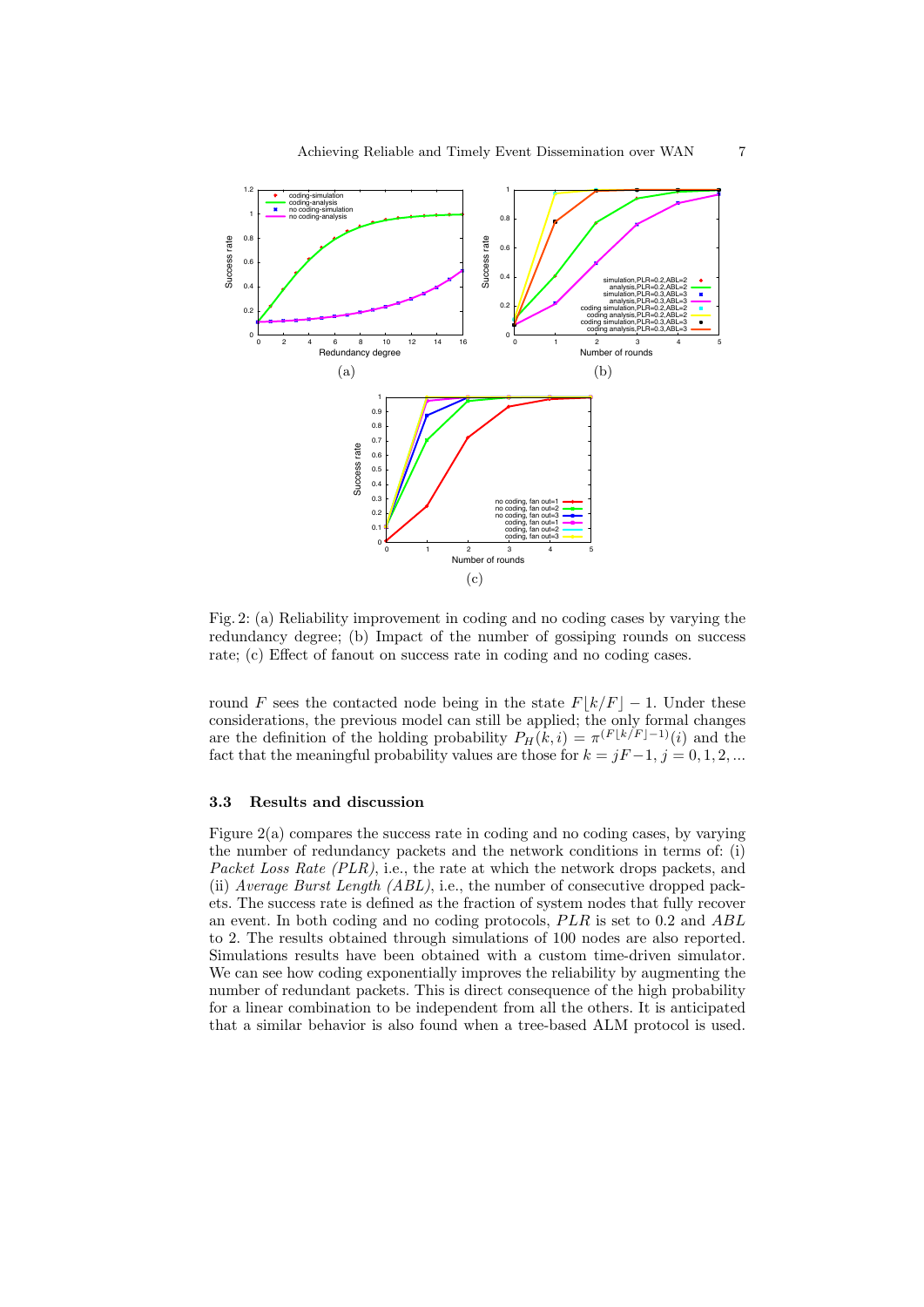Figure 2(b), instead, shows how reliability augments in presence of gossip. In case of coding, 2 rounds are enough to fully recover the whole event. The figure thus confirms that coding is expected to improve the delay performance as a consequence of a less number of rounds required to get the missed packets in case of loss. Finally, Figure 2(c) shows the effect of fanout for  $PLR = 0.2$  and  $ABL = 2$ . By Increasing the fanout, a node pulls a larger amount of data per round, thus making a round more effective.

### 4 Experimental Evaluation

The goal of this section is to present experimental results that point out the improvements achievable when combining coding and gossiping. We implemented our solution by using the OMNET++ (www.omnetpp.org) simulator: for the networking components we have used the INET framework, while, as ALM protocol, we used the Scribe [16] implementation provided by the OVERSIM library. We avoided to use real wide-area networks, such as PlanetLab, due to the uncontrollable loss patterns that make obtained results non reproducible [17].

The workload used in our experiments has been taken from the requirements of the SESAR project, since it is representative of a real LCCI case. Specifically, exchanged messages have a size of 23KB, the publication rate is one message per second and the number of nodes is 40 (this is the estimated number of ATM entities involved in the first phase of the SESAR project, deployed in Italy, Switzerland and France). The fault load consists in omissions only, that have been applied at the overlay level. This is motivated by the consideration that it is possible to have a simple estimation of losses due to the Internet by means of application-level measurements, as done in [17], while networklevel measurements are difficult, or even impossible, to obtain. The values of the parameters that characterize the network dynamics are: 50ms as link delay, PLR=0.05 and ABL=2 [17]. We modeled the time to obtain a redundant block by encoding two information blocks equal to 5ms, while the time for the dual operation is equal to 10ms. We also assumed the block size equal to the payload of MTU in Ethernet (i.e., 1472 bytes) so that an event is fragmented in 16 blocks.

Finally, without loss of generality, we considered a system with a publisher and 39 subscribers, all subscribed to the same topic. We simulated a period of 1000 publications and reported the average of three different experiments on the same scenario (we did not observe standard deviations above 5% of reported values, thus they are not plotted on the curves).

We evaluate three different gossip strategies:

• *Push*: messages are forwarded to the other nodes as soon as they are received; • Pull: nodes periodically send a list of recently-received messages; if a lost message is detected by comparing the received lists with the local history, then a transmission is requested;

•  $Push/Full: a node forwards to the other nodes only the identifier of the last$ received message; if one of the receivers does not have such message, then it makes an explicit pull request.

The metrics we evaluate in our study are: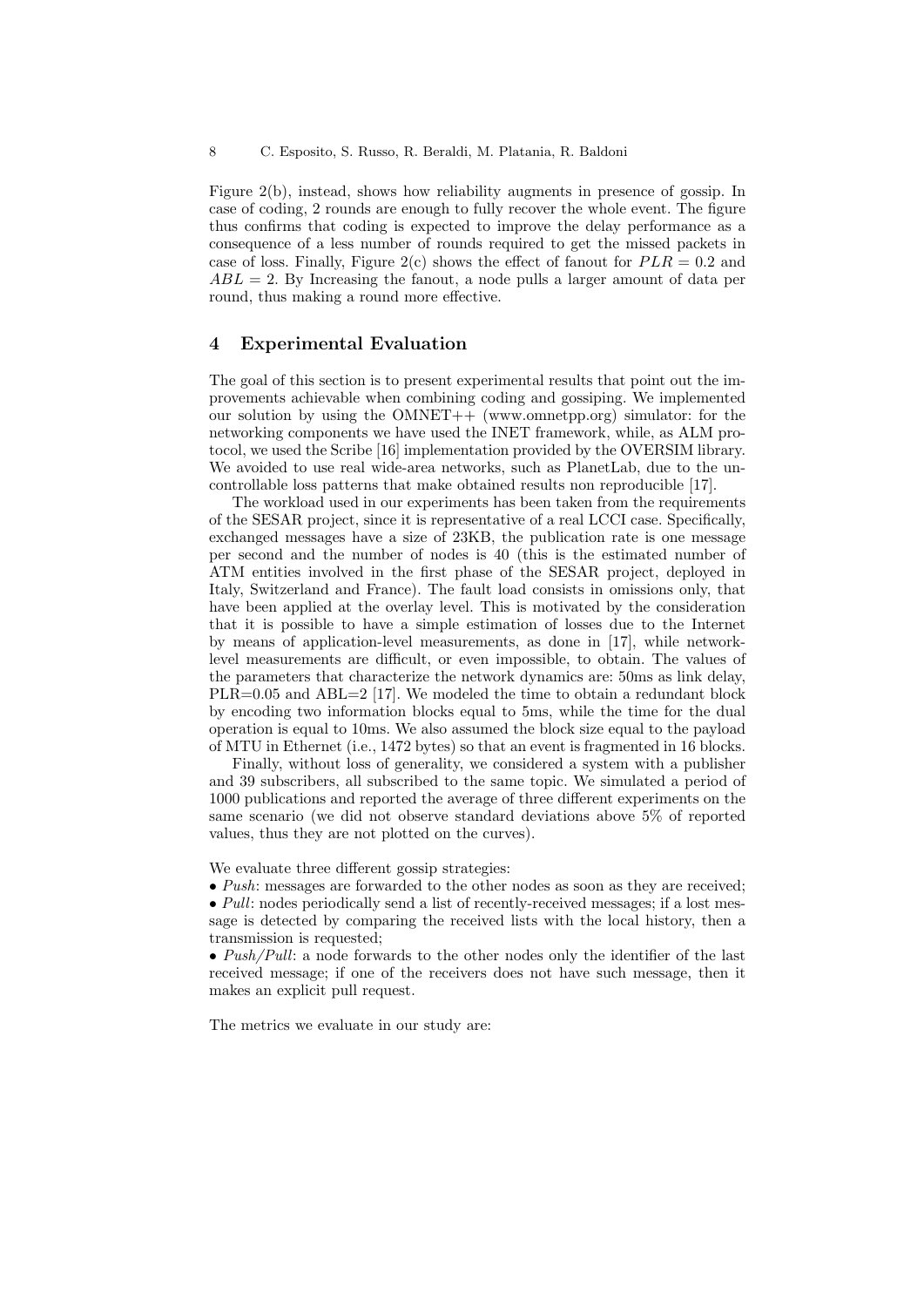• Success rate: the ratio between the number of received events and the number of the published ones, and it is referred to as reliability, which is the ability of the publish/subscribe service to deliver all the published messages to all the interested subscribers. If success rate is 1, then all the published events have been correctly delivered by all subscribers.

• Overhead: the ratio between the total number of datagrams exchanged during an experiment and the number of datagrams generated by the publisher (that is the product of the published notifications and the number of datagrams in which a notification is segmented to be conveyed by the network). It is a measure of the traffic load that the dissemination strategy imposes on the network, and should be kept as lower as possible, in order to avoid congestions.

• Performance: mean latency is a measure of how fast the given dissemination algorithm is able to deliver notifications, while the standard deviation indicates possible performance fluctuations due to the applied fault-tolerance mechanisms, highlighting timing penalties that can compromise the timeliness requirement.

• Dependance on Network Dynamics: difference in percentage of the dissemination latency between two distinct experimental scenarios where network parameters are different. It indicates if the performance depends on network dynamics and the degree of unpredictability for dissemination latency, which makes timeliness not achievable.

The parameters we vary in our analysis are:

• Fanout: number of nodes contacted by the gossiper during a single gossip round.

• Fanin: each node has an history of the ids of received notifications that is accessed when a pull or push/pull round starts. The fanin indicates the number of rounds that an id is sent to gossip partners, after which it is deleted from the history. When not explicitly declared, we assume that the fanin is set to 1.

• Redundancy degree: it indicates both the number of redundant datagrams sent by the publisher in addition to the original packets and the fanout when gossiping is used. This is motivated by the fact that fanout implicitly defines a redundancy.

In our evaluation, we report the results obtained to reach a success rate equal to 1 (thus, some curves may be truncated).

#### 4.1 Success rate

In Figure 3(a) we compare the coding and no coding cases by varying the redundancy degree. The publisher publishes an event on Scribe, by sending several redundant packets. In the coding case, these packets are linear combinations of the original datagrams that compose the event. We can notice that without coding the number of redundant packets to deal with the adopted fault load is largerly higher. Coding, on the contrary, exhibits a stronger recover capacity: in fact, in the former case, a full success rate (complete delivery) is achieved only with a redundancy equal to 29 (i.e., the event is sent almost three times), while in the latter one just with a redundancy of 8. This improvement is particularly meaningful for the considered ATC context, where real ATC systems currently ensure a complete delivery by sending a plain event three times (private dis-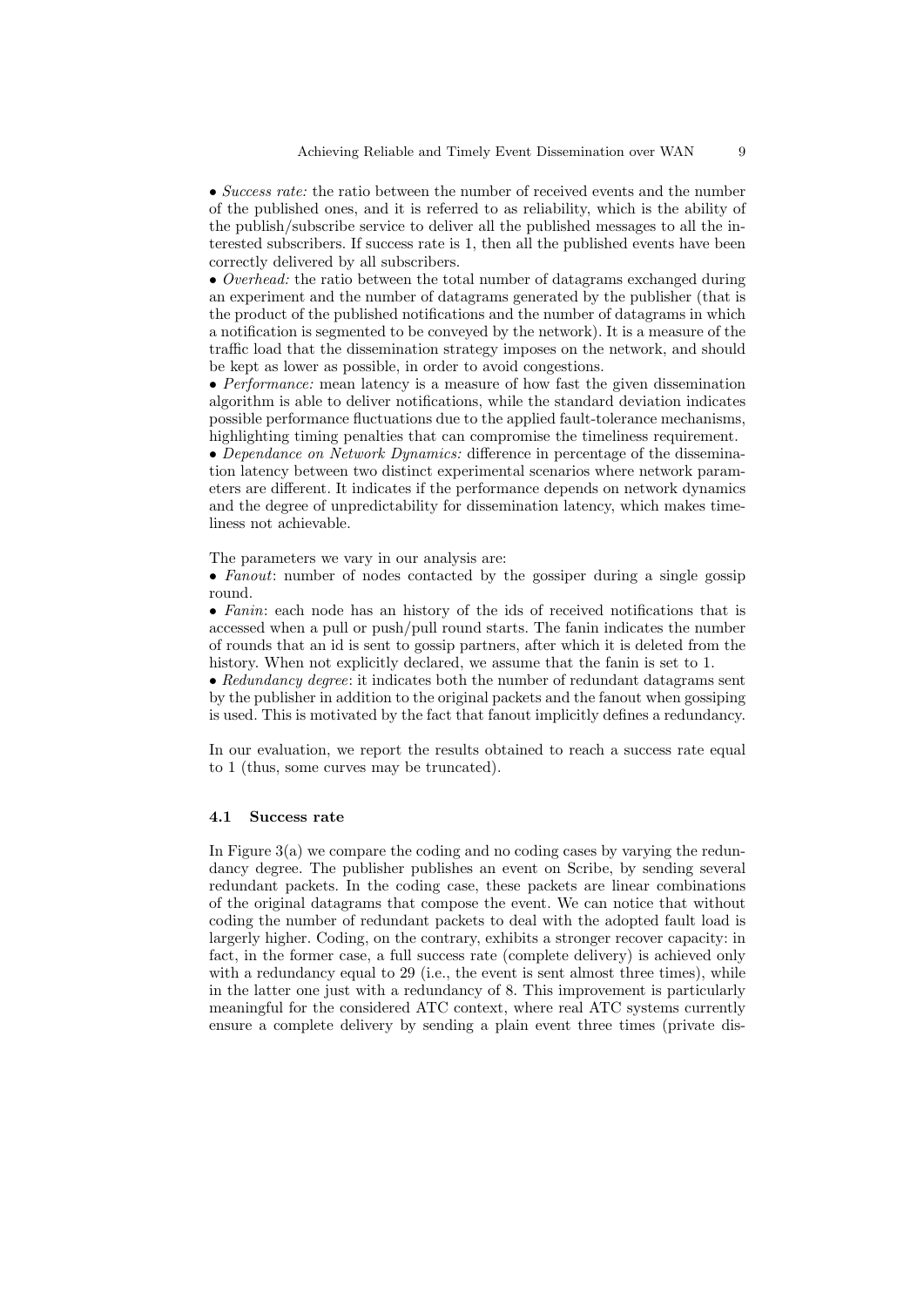

Fig. 3: (a) Success rate when retransmitting plain datagrams and coded datagrams; (b) success rate of the three gossiping styles; (c) success rate for pull gossiping when fanin is varied; (d) success rate for coded push gossiping when redundancy is varied.

cussion with dr. Angelo Corsaro, CTO at PrismTech and co-chair of the Data Distribution Service Special Interest Group).

In figures  $3(b)$  and  $3(c)$  we evaluate the three gossiping strategies, push, pull and push/pull, by varying the fanout. The publisher periodically publishes an event on Scribe; in the push and push/pull cases, when a node completely receives a message (all datagrams), it starts a gossiping procedure by contacting a subset of the other nodes according to the fanout value. On the contrary, the pull procedure is on a periodical basis, with the period set to 1.5 seconds. Figure 3(b) evidences that push is better than the other gossiping styles, since the loss of the gossip message or the retransmission request compromise the recovery of a given notification. However, Figure  $3(c)$  shows an interesting trade-off between fanin and fanout in the pull approach: augmenting the fanin, augments the number of time that a message identifier is sent to other nodes, that, in turn, reduces the number of partners per round to succesfully spread this information.

In figures  $3(d)$  and  $4(a)$  we combine coding and gossiping: the publisher sends a plain message, as before, and introduces a redundancy by sending one or two linear combinations of that message. During the gossip phase, nodes retransmit just the redundancy. Results show that when coding is teamed up with gossiping, the provided reliability increases; incrementing the redundancy degree (from one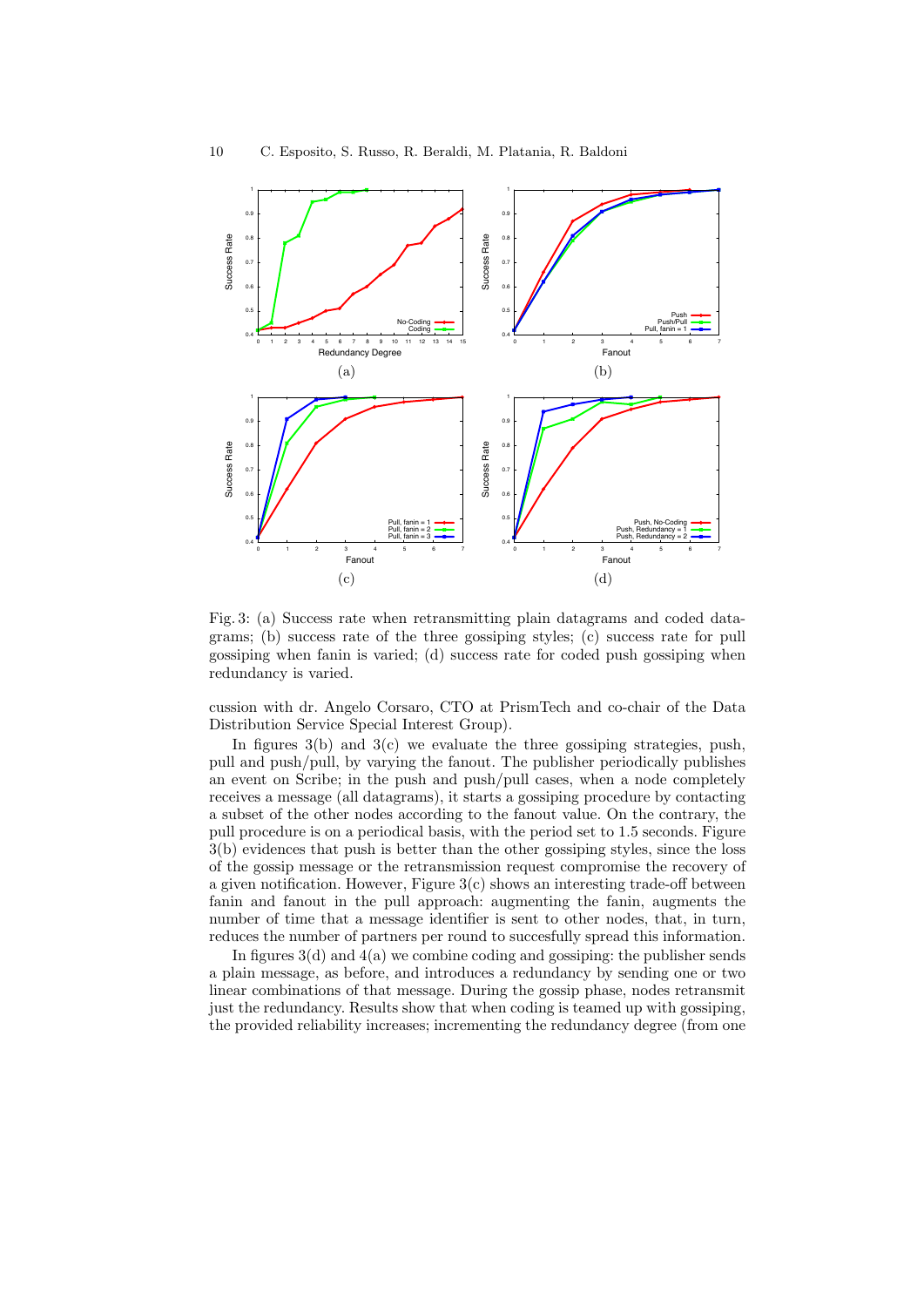

Fig. 4: (a) Success rate for combined pull gossiping and coding when redundancy degree is varied; (b) overhead for the different strategies; (c) overhead for pull gossiping when fanin is varied; (d) overhead for combined push gossiping and coding when redundancy degree is varied.

to two linear combinations) implies the achievement of complete delivery with smaller fanout with respect to the case of no coding. These results confirm what we mentioned in the previous section, i.e., coding is able to improve the reliability provided by gossiping without requiring a high redundancy degree.

## 4.2 Overhead

Figure 4(b) shows the overhead produced by coding, and the three gossiping strategies without applying any coding. The overhead caused by using coding only depends on the applied redundancy degree, and not on the experienced network conditions (in fact, it does not change even varying ABL). Such characteristic is also present for push and push/pull gossiping, while pull exhibits a slight variation caused by the different ABL. This difference is due to the proactive nature of push and push/pull gossiping (i.e., a gossip message is always sent without considering current network conditions). Moreover, the improvements introduced in push/pull by sending only the identifier of the received notifications, allows to reduce in a remarkable manner the experienced overhead. It is worth noticing that overhead is low for pull gossiping, even better than push/pull. This is due to its reactive nature: it sends notifications only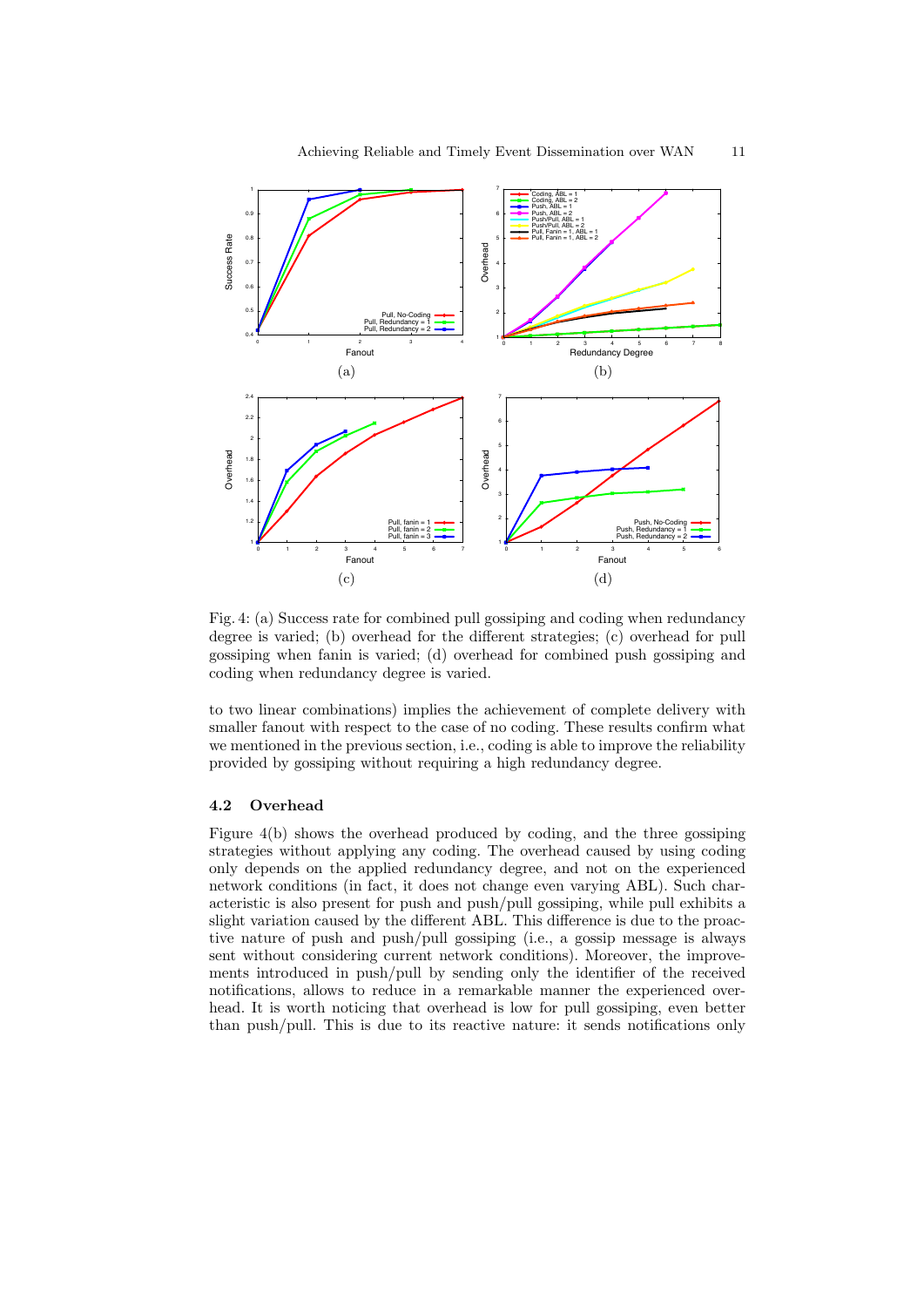when needed (i.e., after the detection of a loss), so to reduce the overall traffic load. In addition, the gossiping period (always set equal to 1,5 seconds) is able to reduce the number of gossiping messages. Moreover, in Figure  $4(c)$  we separately analyze the impact of fanin on the overhead for the pull-based strategy. Due to the slightly difference in the overhead measure by varying the network conditions, for clarity of presentation we plot only the case with  $ABL = 2$ . As expected, augmenting the fanin augments the probability that a message will be retransmitted several times, so as to increase the measured overhead.

Figures 4(d) and 5(a) show the impact of coding on push and pull gossip styles respectively. We notice that the redundancy initially introduces a higher overhead, but it is mitigated by the lower fanout required to reach a success rate equal to 1 with respect to the case without coding. In particular, Figure  $5(a)$ shows an interesting property: augmenting the redundancy in the pull strategy decreases the overhead to reach a reliable delivery. This is motivated by the fact that coding is able to reduce the number of needed retransmissions and the fanout to successfully deliver a message, as depicted in Figure 5(b).

#### 4.3 Performance

Figure 5(c) illustrates the mean latency of the gossiping and coding approaches to reach a full success rate by varying the redundancy degree. As expected, coding has an almost linear trend when incrementing the applied redundancy degree. while push and push/pull gossiping have better performance, further improved when fanout is incremented. On the contrary, pull has lower performance due to its reactive nature. Figure 5(d) clearly shows that in pull gossiping the fanin directly compromises the performance: the higher is the fanin, the greater is the delivery latency. This is motivated by the trade-off between fanin and fanout: a higher fanin decreases the fanout, but the complete reconstruction of a message is spread over more (periodic) gossip executions.

Not surprisingly, applying coding has good effects on the mean latency. This improvement is particularly evident in the pull approach, as depicted in Figure 6(a): a redundancy degree equal to 2 decreases the mean latency from 1.25 to 0.99 seconds. The reason of this behaviour is the ability of coding to reduce the number of retransmissions, as previously shown in Figure 5(b). Finally, Figure 6(b) illustrates the standard deviation for the investigated strategies: as expected, coding has the lowest values (proving its high timeliness guarantees, as mentioned), while pull exhibits the worst value (proving the low timeliness guarantees of retransmission-based strategies). The interesting result is that coding is able to decrease the standard deviation. In fact, applying a coding degree of 2, push and pull experience respectively a reduction of 14% and 19%.

### 4.4 Dependance on Network Dynamics

To investigate any effect of network dynamics on the obtainable performance, we have compared the mean latency when PLR is varied, and results are depicted in Figure  $6(c)$ . Specifically, coding exhibits always the same performance, while push and pull show a variation (respectively 8% for push and 31% for pull). In addition, coding is able to lower the measured variation in latency for pull, due to the increase of PLR (i.e., 13% for pull).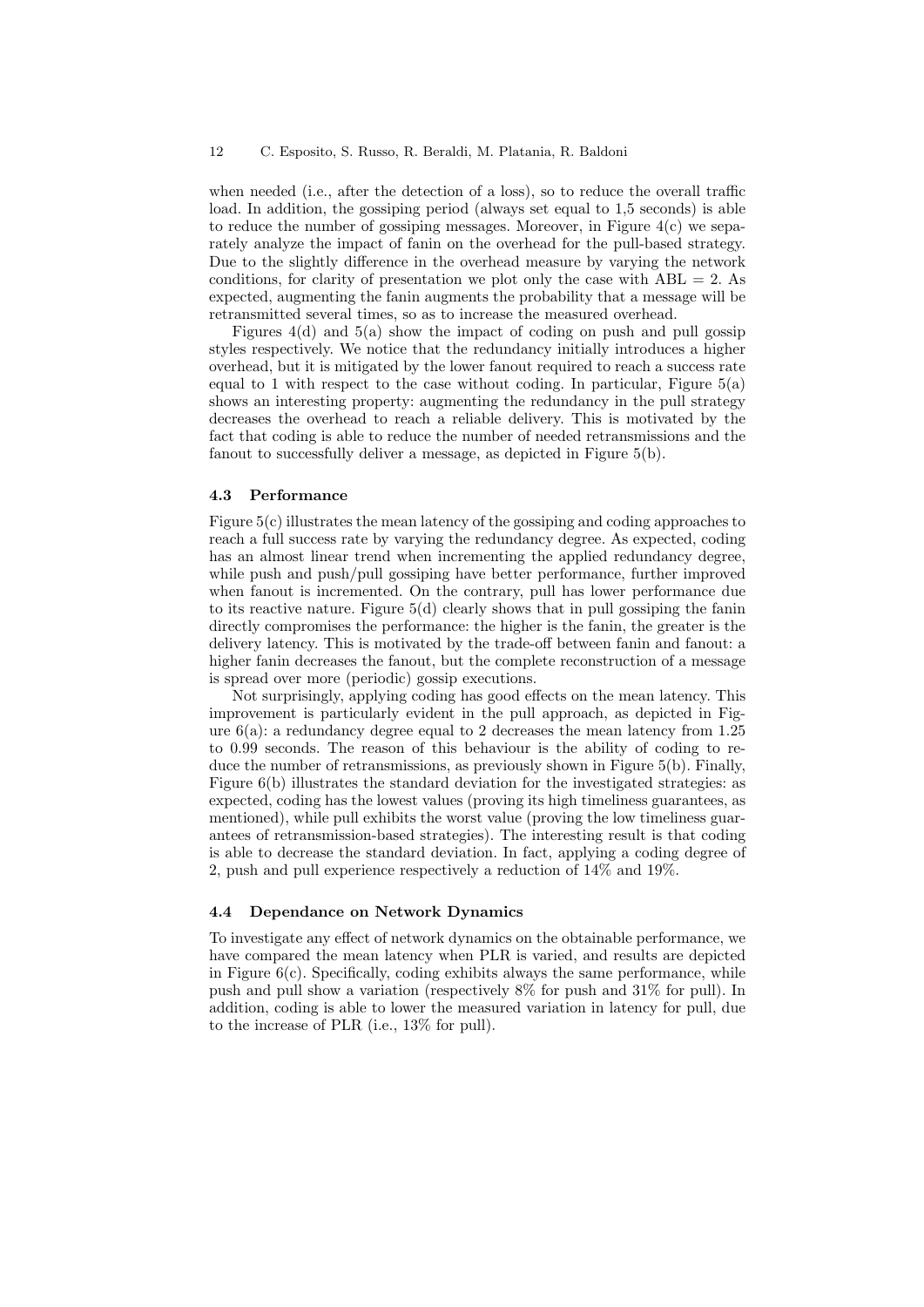

Fig. 5: (a) Overhead for combined pull gossiping and coding when redundancy degree is varied; (b) number of needed retransmissions per notification when redundancy degree is varied; (c) mean latency for the different strategies; (d) mean latency for pull gossiping when fanin is varied.

# 5 Final Remarks

The inherent scalability provided by the publish/subscribe paradigm makes it appealing for the design of the new generation of LCCIs over WAN. However, the critical nature of these systems requires that all information has to reach the interested destinations within strict temporal constraints. Recently, researchers started to investigate how to improve reliability in publish/subscribe systems, but this improvement, often obtained through retransmission techniques, is tipically gained at the expenses of performance penalties. In this paper, we proposed a strategy that combines coding and gossiping for reliable and timely data distribution over WAN. We conducted a theoretical analysis to evaluate the potential benefit of coding on delivery performance, even when the sender introduces redundant information to improve reliability. In addition, we evaluated the impact of coding through an experimental study conducted on a real workload taken from the air traffic control scenario. The obtained results state that coding improves the reliability of gossip techniques by also decreasing the overhead in the data dissemination. In addition, coding has a positive impact even on the mean notification latency, due to a decrease in the number of retransmissions required to fully reconstruct a message. Finally, coding helps to stabilize the performance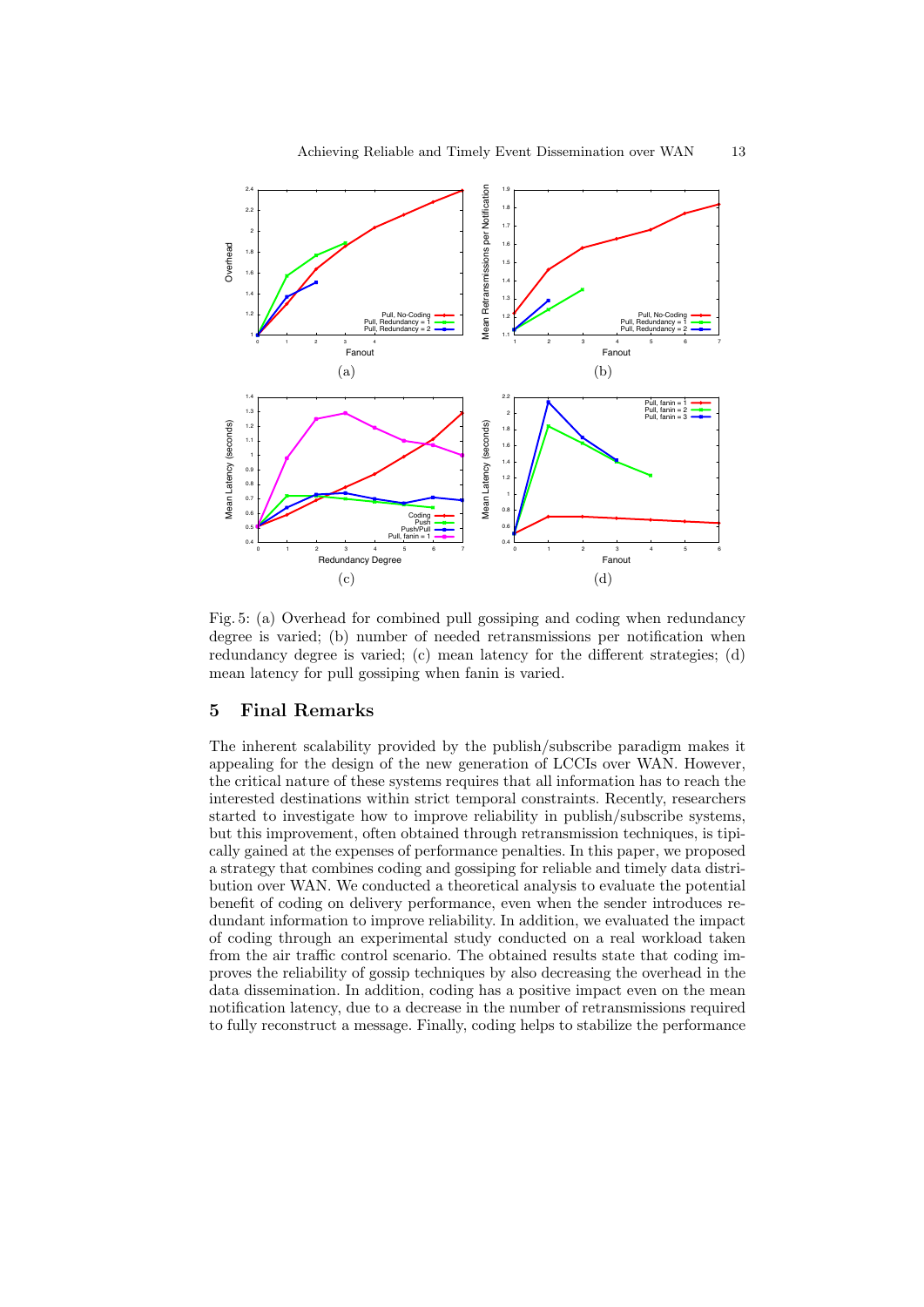

Fig. 6: (a) Mean latency for combined approaches when redundancy degree is varied; (b) standar deviation of dissemination latency; (c) network dependancy.

of the data dissemination strategy by decreasing the mean notification latency (from 30% to 10% in the pull strategy) and possible latency fluctuations in presence of changes in network conditions. As such, a decrease of these fluctuations makes the notification latency more predictable and, in turn, helps to satisfy timeliness constraints imposed by the applications.

# Acknowledgment

This work has been partially supported by the Italian Ministry for Education, University, and Research (MIUR) in the framework of the Project of National Research Interest (PRIN) "DOTS-LCCI: Dependable Off-The-Shelf based middleware systems for Large-scale Complex Critical Infrastructures", and by the BLEND Eurostar European Project.

# References

1. C. Esposito, D. Cotroneo, A. Gokhale and D.C. Schmidt, "Architectural Evolution of Monitor and Control Systems - Issues and Challenges," International Journal of Network Protocols and Algorithms, vol. 2, no. 3, pp. 1–17, 2010.